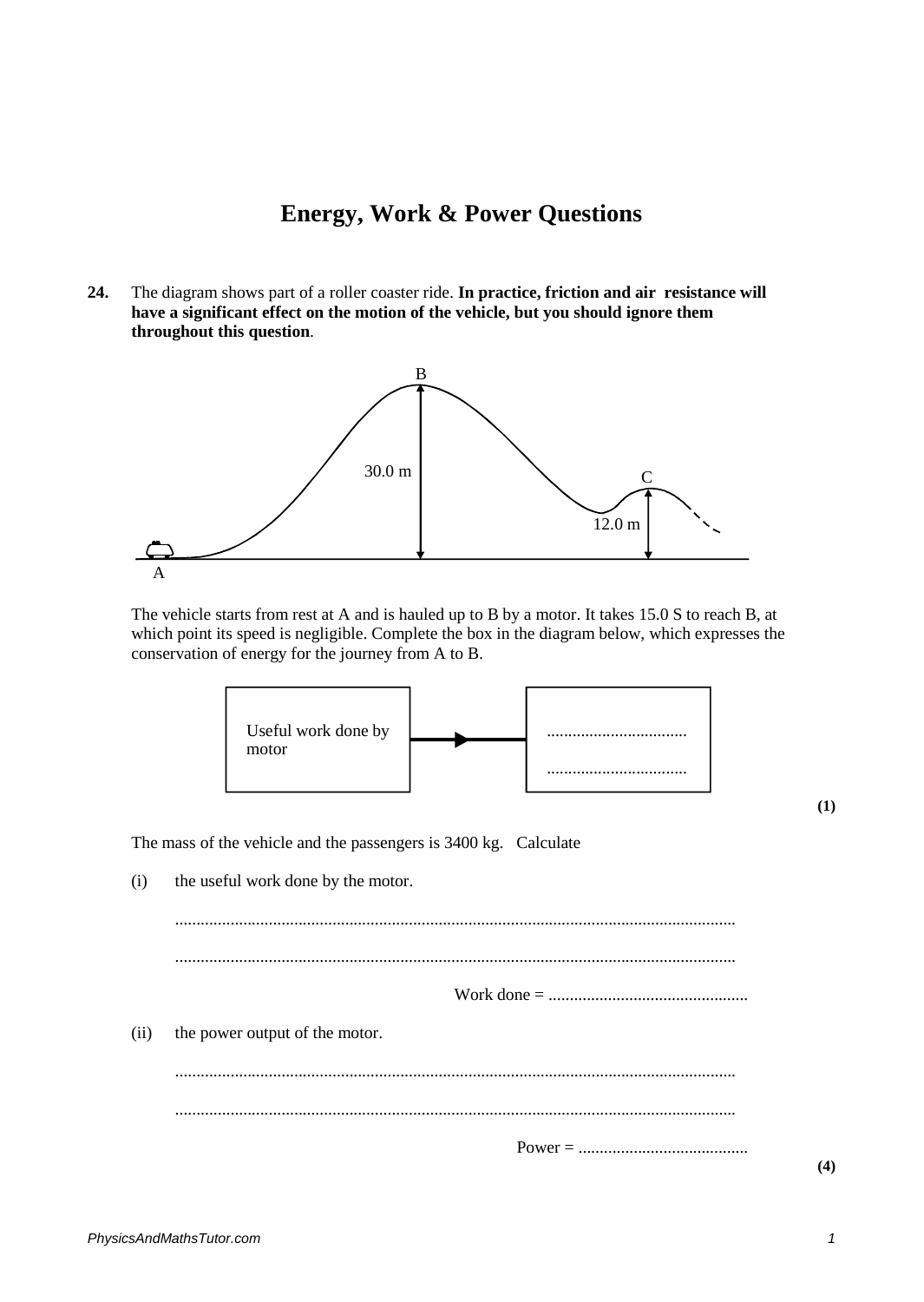| Describe the overall energy conversion which occurs as it travels from B to C.                                                                                                                                                                              |                  |
|-------------------------------------------------------------------------------------------------------------------------------------------------------------------------------------------------------------------------------------------------------------|------------------|
|                                                                                                                                                                                                                                                             |                  |
|                                                                                                                                                                                                                                                             |                  |
|                                                                                                                                                                                                                                                             |                  |
|                                                                                                                                                                                                                                                             |                  |
|                                                                                                                                                                                                                                                             |                  |
| Calculate the speed of the vehicle at point C.                                                                                                                                                                                                              |                  |
|                                                                                                                                                                                                                                                             |                  |
|                                                                                                                                                                                                                                                             |                  |
|                                                                                                                                                                                                                                                             |                  |
|                                                                                                                                                                                                                                                             |                  |
|                                                                                                                                                                                                                                                             |                  |
| On another occasion there are fewer passengers in the vehicle; hence its total mass is less than<br>before. Its speed is again negligible at B. State with a reason how, if at all, you would expect the<br>speed at C to differ from your previous answer. |                  |
|                                                                                                                                                                                                                                                             |                  |
|                                                                                                                                                                                                                                                             |                  |
|                                                                                                                                                                                                                                                             |                  |
|                                                                                                                                                                                                                                                             |                  |
|                                                                                                                                                                                                                                                             |                  |
|                                                                                                                                                                                                                                                             | (Total 11 marks) |
|                                                                                                                                                                                                                                                             |                  |
|                                                                                                                                                                                                                                                             |                  |
| An athlete of mass 55.0 kg runs up a flight of stairs of vertical height 3.60 m in 1.80 s.                                                                                                                                                                  |                  |
| Calculate the gain in gravitational potential energy of the athlete in doing this.                                                                                                                                                                          |                  |
|                                                                                                                                                                                                                                                             |                  |
|                                                                                                                                                                                                                                                             |                  |
|                                                                                                                                                                                                                                                             |                  |
|                                                                                                                                                                                                                                                             |                  |
|                                                                                                                                                                                                                                                             |                  |
| Calculate the power that this athlete develops in doing this.                                                                                                                                                                                               |                  |
|                                                                                                                                                                                                                                                             |                  |
|                                                                                                                                                                                                                                                             |                  |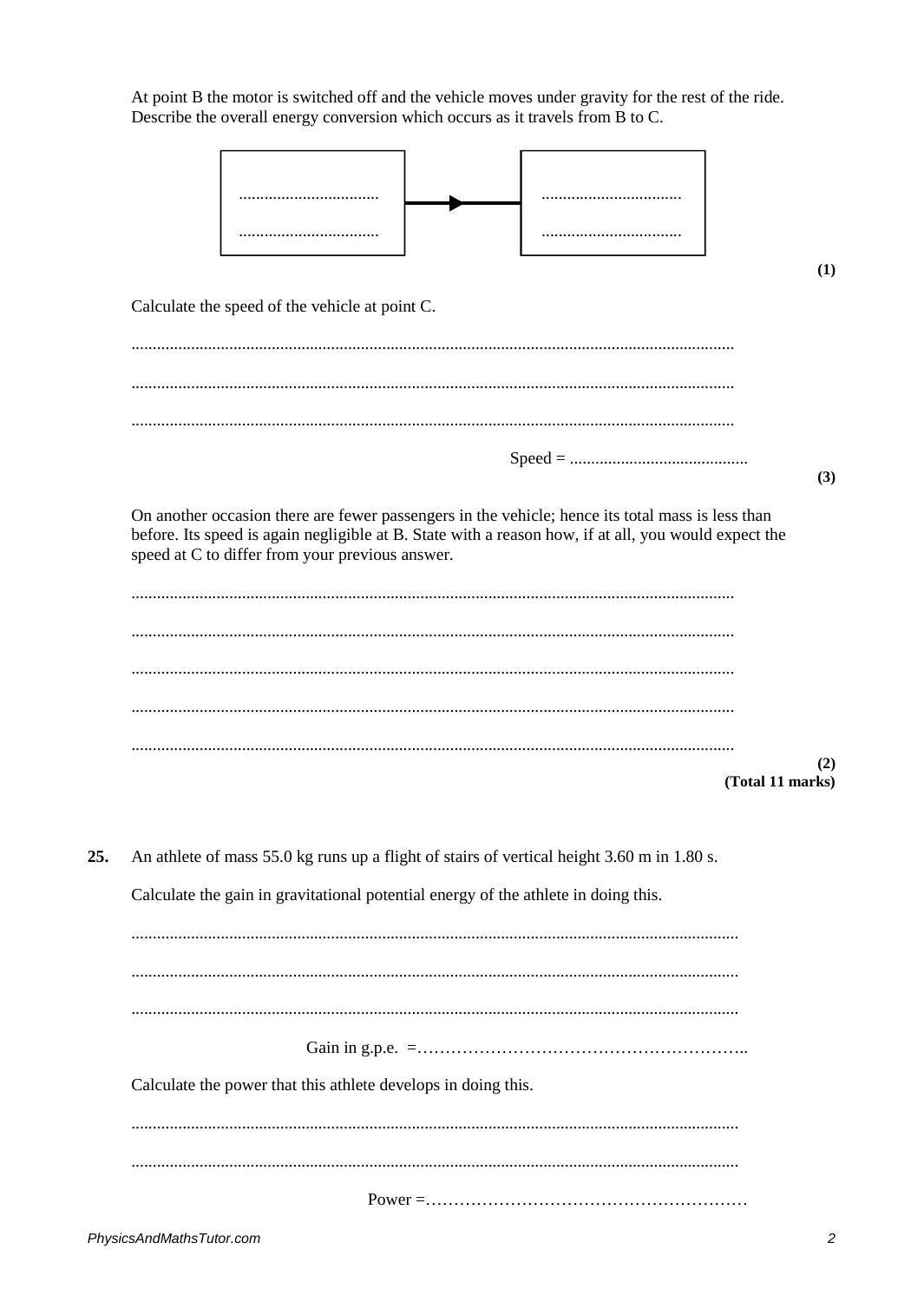One way of comparing athletes of different sizes is to compare their power-to-weight ratios. Find a unit for the power-to-weight ratio in terms of SI base units.  $(2)$ Calculate the athlete's power-to-weight ratio.  $(2)$ (Total 8 marks)

A granite block is suspended at rest just below the surface of water in a tank (Figure i). 26. The block is now released and falls 0.80 m to the bottom (Figure ii).



The volume of the block is  $3.0 \times 10^{-3}$  m<sup>3</sup>, and the density of granite is 2700 kg m<sup>-3</sup>. Calculate the gravitational potential energy lost by the block as it falls.

 $(3)$ 

 $(4)$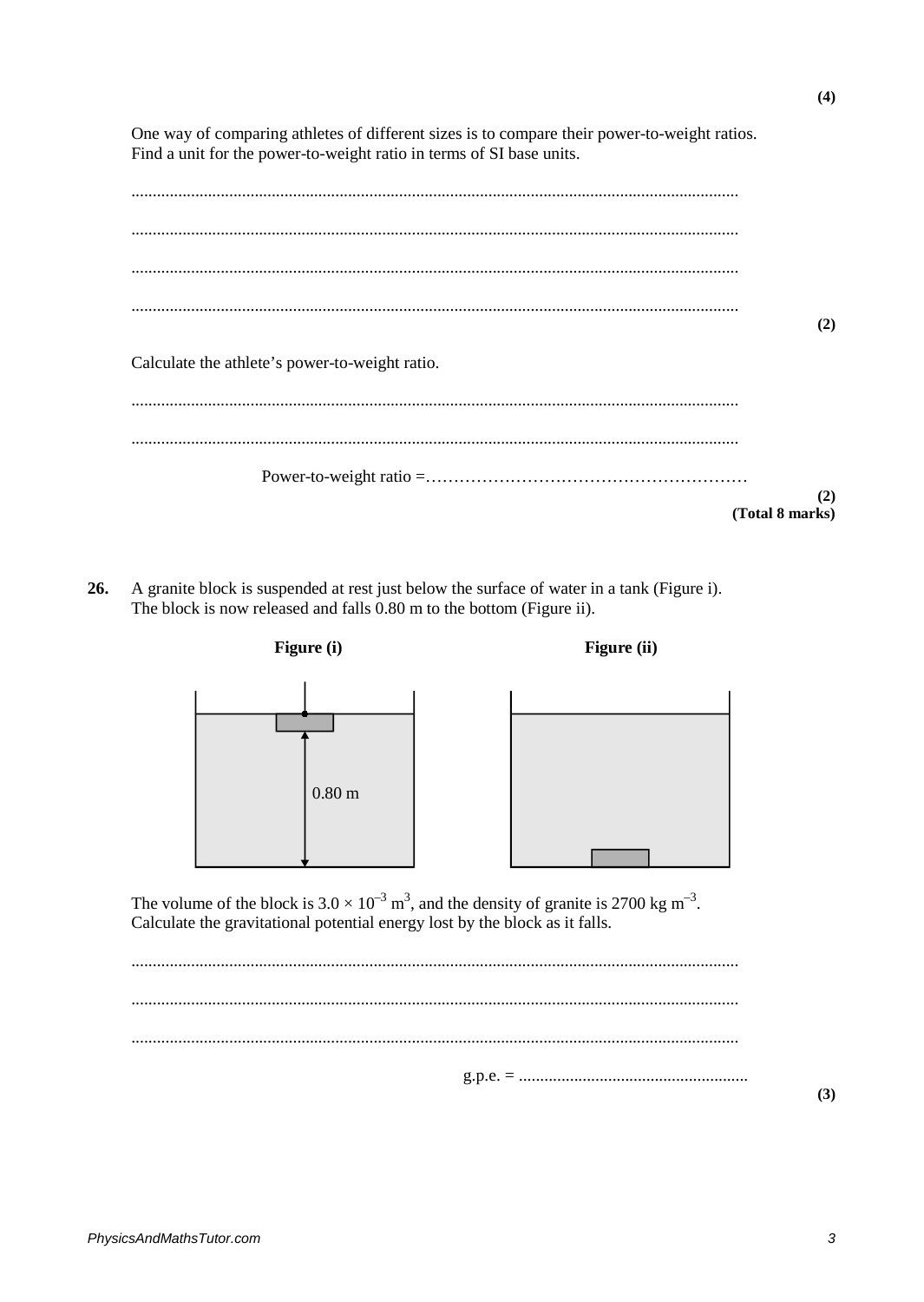Although the water level has not changed, the water has gained gravitational potential energy. Explain why.



The gravitational potential energy gained by the water is less than that lost by the granite block. Explain this.

 $(2)$ (Total 6 marks)

27. A block is projected from a point P across a rough, horizontal surface.



The block slows down under the influence of a constant frictional force  $F$  and eventually comes to rest. Below is a free-body force diagram for the block whilst it is moving.



State, with a reason, the amount of work done by each of the forces  $W$  and  $N$  as the block moves across the surface.

 $(2)$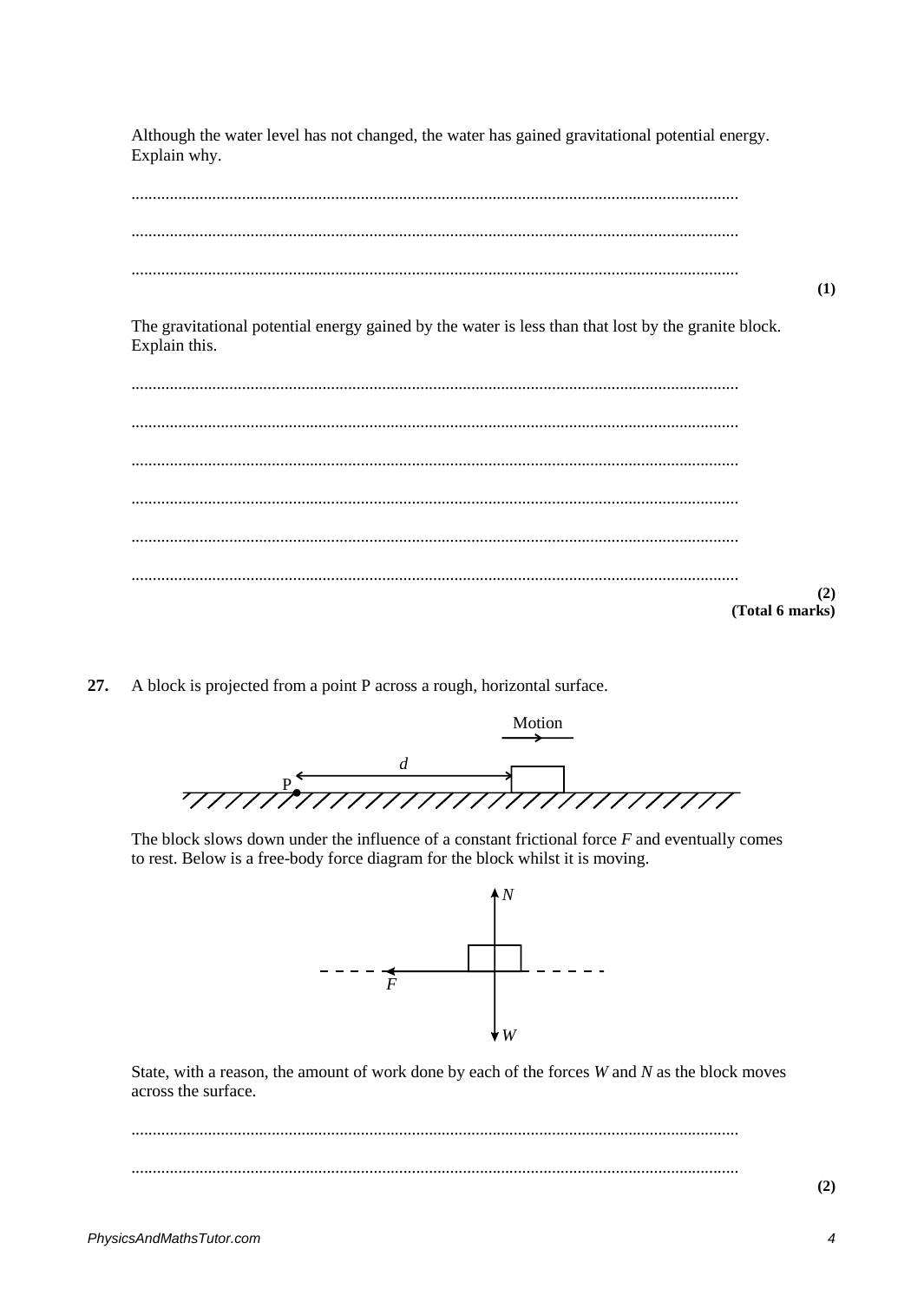The sliding block does work against friction. The graph shows how the total work done varies with the distance  $d$  which the block has travelled from the projection point P.

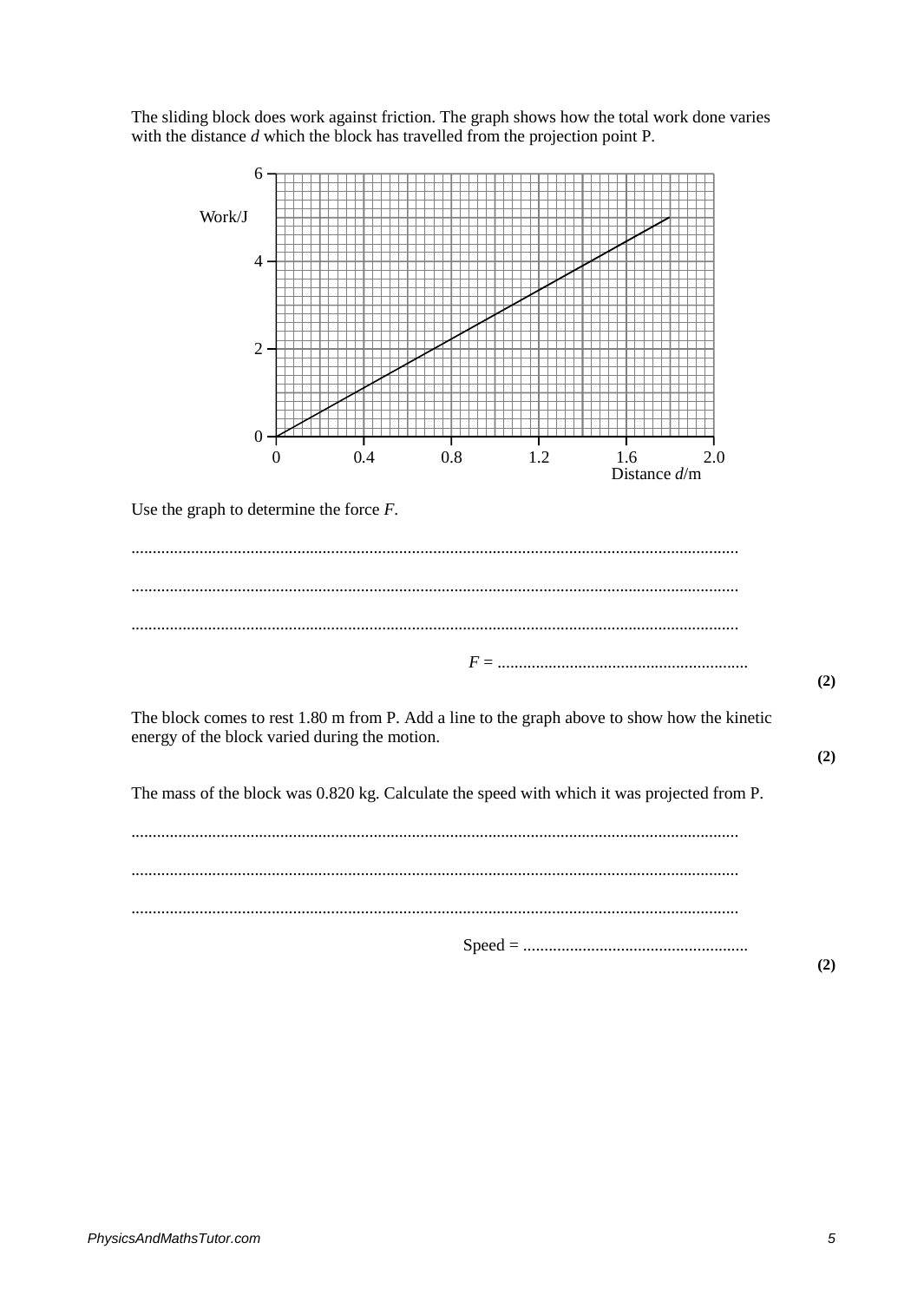Suppose that, instead of a constant friction force, the block had been brought to rest by a drag force (air resistance) which depends on speed. On the axes below sketch a graph to show qualitatively how you would expect the total work done against air resistance to vary with the distance *d.*



**28.** A cyclist is free-wheeling down a long slope which is at 3.0° to the horizontal. He is travelling, without pedalling, at a constant speed of 8.4 m  $\rm s^{-1}$ .

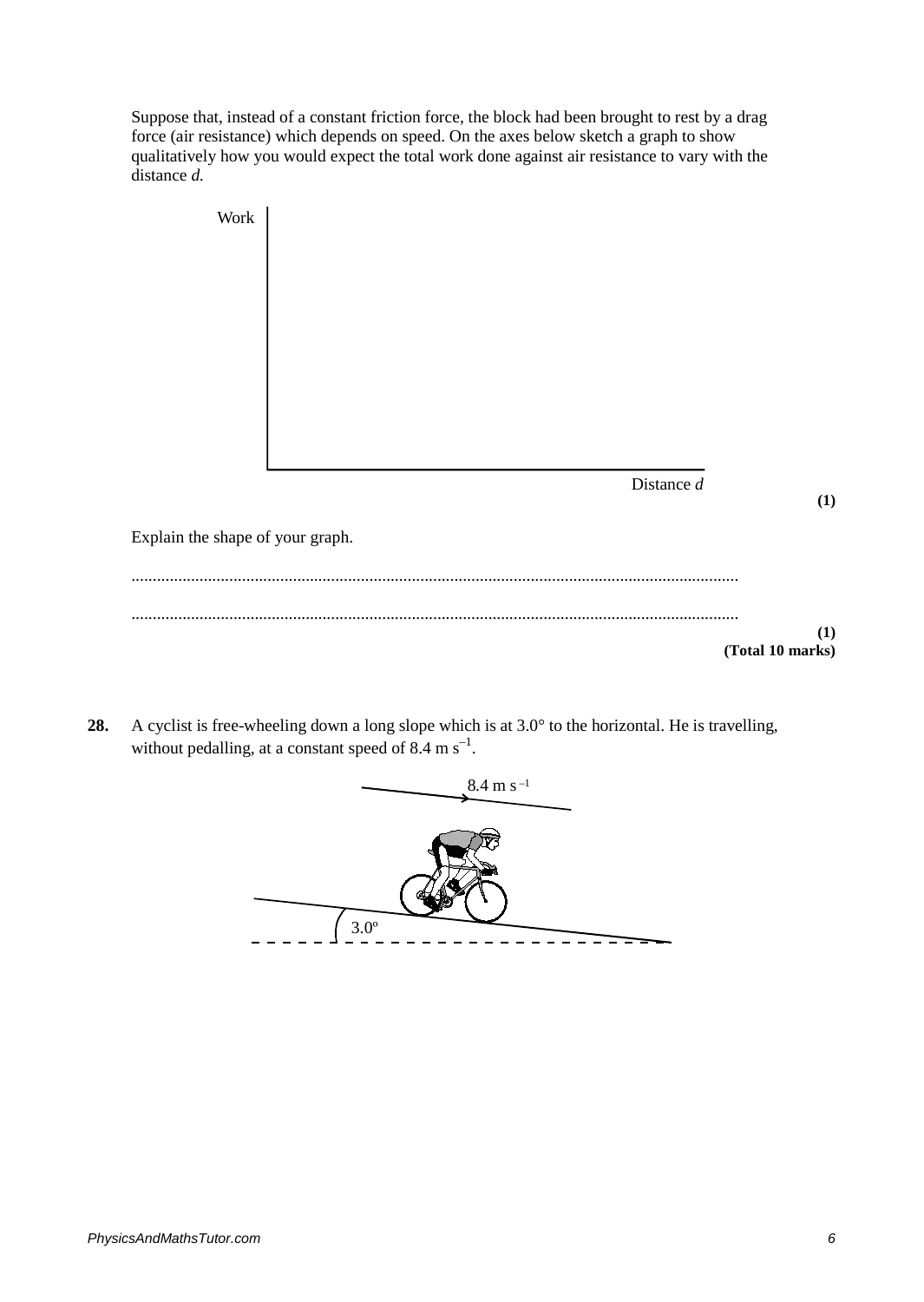| The combined mass of the cyclist and bicycle is 90 kg. Calculate the gravitational potential<br>energy (g.p.e.) lost per second.                                                                                 |
|------------------------------------------------------------------------------------------------------------------------------------------------------------------------------------------------------------------|
|                                                                                                                                                                                                                  |
|                                                                                                                                                                                                                  |
|                                                                                                                                                                                                                  |
|                                                                                                                                                                                                                  |
| (3)                                                                                                                                                                                                              |
| What happens to this lost g.p.e.?                                                                                                                                                                                |
|                                                                                                                                                                                                                  |
| (1)                                                                                                                                                                                                              |
| At the bottom of the slope the cyclist turns round and pedals back up at the same steady speed of<br>$8.4 \text{ m s}^{-1}$ . Give an estimate of the rate at which the cyclist does work as he climbs the hill. |
|                                                                                                                                                                                                                  |
|                                                                                                                                                                                                                  |
|                                                                                                                                                                                                                  |
| (2)<br>(Total 6 marks)                                                                                                                                                                                           |

**29.** A certain power station generates electricity from falling water. The diagram shows a simplified sketch of the system.

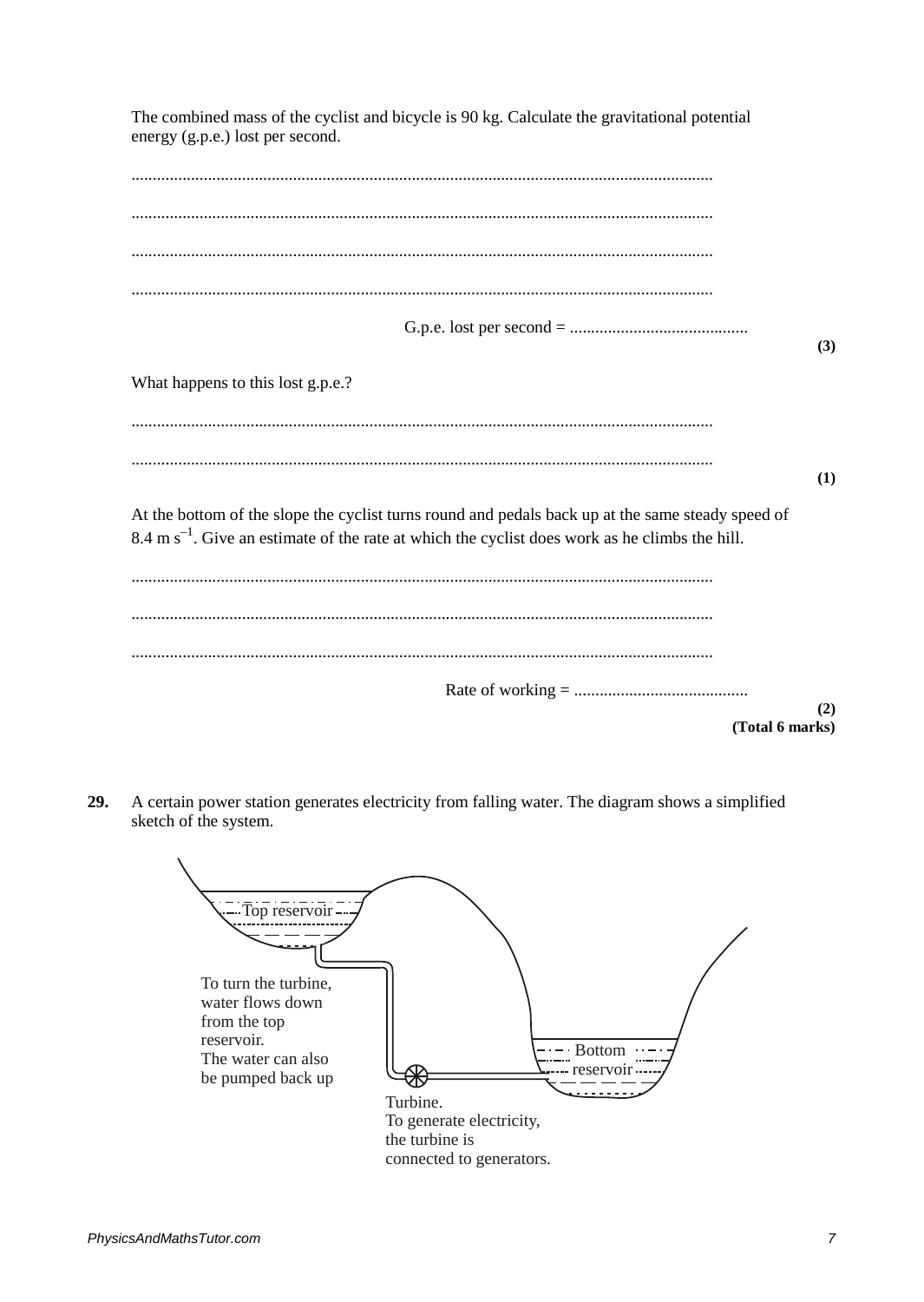| What energy form is this transformed into in order to drive the turbine?<br>(ii)<br>State the principal of conservation of energy.<br>(b)<br>The force of the water at the turbine is $3.5 \times 10^8$ N and the output power generated is<br>(c)<br>$1.7 \times 10^9$ W. Use this data to calculate the minimum speed at which the water must enter<br>the turbine.<br>Explain why, in practice, the speed at which the water enters the turbine is much greater<br>(d)<br>than this.<br>When working at this output power, $390 \text{ m}^3$ of water flows through the turbine each<br>(e)<br>second. The top reservoir holds $7.0 \times 10^6$ m <sup>3</sup> of water. For how long will electricity be<br>generated? | (a) | (i) | In what form is the energy of the water initially stored? |     |
|-----------------------------------------------------------------------------------------------------------------------------------------------------------------------------------------------------------------------------------------------------------------------------------------------------------------------------------------------------------------------------------------------------------------------------------------------------------------------------------------------------------------------------------------------------------------------------------------------------------------------------------------------------------------------------------------------------------------------------|-----|-----|-----------------------------------------------------------|-----|
|                                                                                                                                                                                                                                                                                                                                                                                                                                                                                                                                                                                                                                                                                                                             |     |     |                                                           |     |
|                                                                                                                                                                                                                                                                                                                                                                                                                                                                                                                                                                                                                                                                                                                             |     |     |                                                           | (1) |
|                                                                                                                                                                                                                                                                                                                                                                                                                                                                                                                                                                                                                                                                                                                             |     |     |                                                           | (2) |
|                                                                                                                                                                                                                                                                                                                                                                                                                                                                                                                                                                                                                                                                                                                             |     |     |                                                           |     |
|                                                                                                                                                                                                                                                                                                                                                                                                                                                                                                                                                                                                                                                                                                                             |     |     |                                                           | (2) |
|                                                                                                                                                                                                                                                                                                                                                                                                                                                                                                                                                                                                                                                                                                                             |     |     |                                                           | (1) |
|                                                                                                                                                                                                                                                                                                                                                                                                                                                                                                                                                                                                                                                                                                                             |     |     |                                                           |     |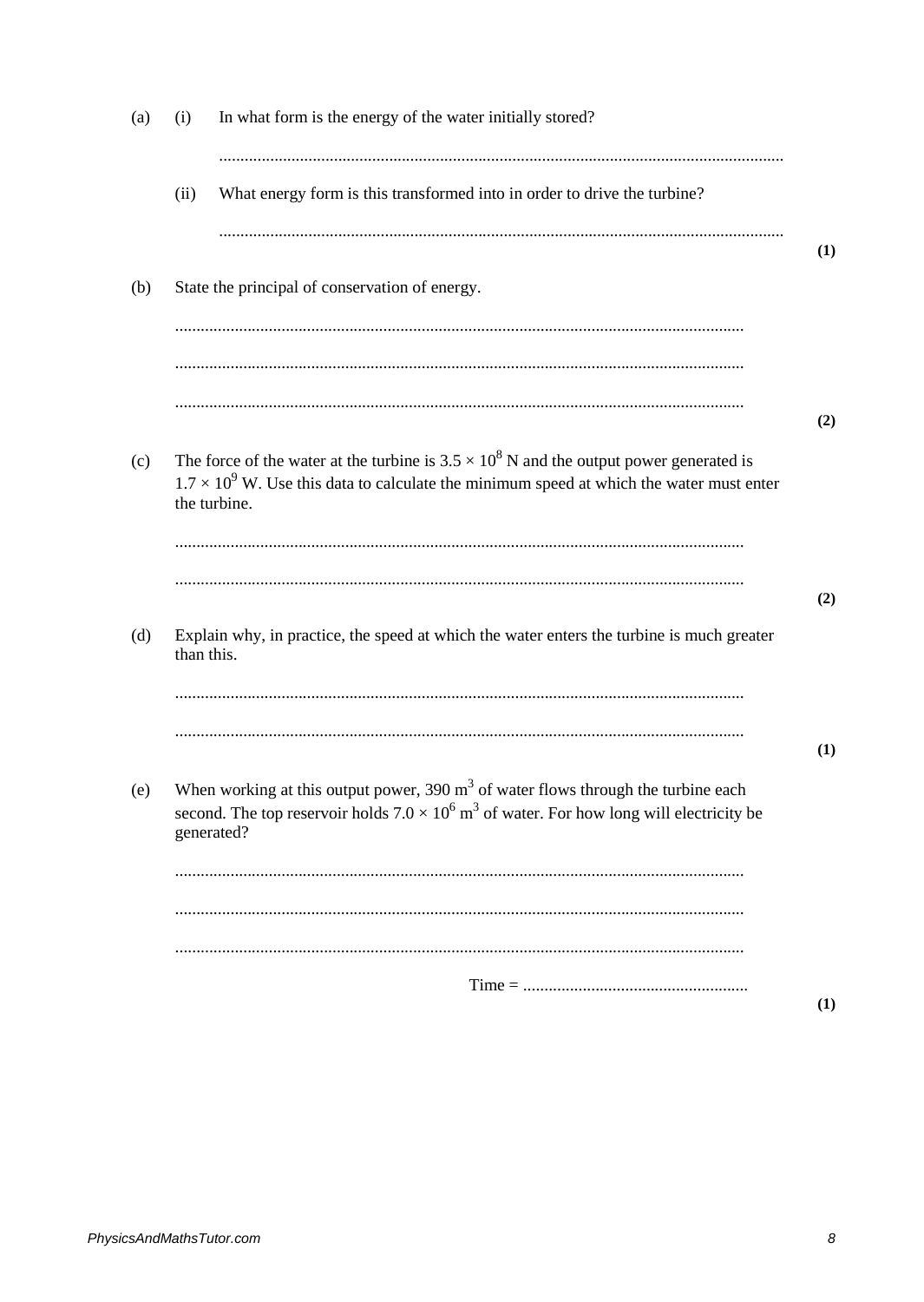This power station is used at peak periods, after which the water is pumped back to the top  $(f)$ reservoir. The water has to be raised by 500 m. How much work is done to return all the water to the top reservoir?

| (The density of water is 1000 kg $m^{-3}$ .) |  |
|----------------------------------------------|--|
|                                              |  |
|                                              |  |
|                                              |  |
|                                              |  |
|                                              |  |
| (3)                                          |  |
| (Total 10 marks)                             |  |

- 30.  $(a)$ A car of mass  $m$  is travelling in a straight line along a horizontal road at a speed  $u$  when the driver applies the brakes. They exert a constant force  $F$  on the car to bring the car to rest after a distance  $d$ .
	- $(i)$ Write down expressions for the initial kinetic energy of the car and the work done by the brakes in bringing the car to rest.

Show that the base units for your expressions for kinetic energy and work done are  $(ii)$ the same.

  $(1)$ 

 $(2)$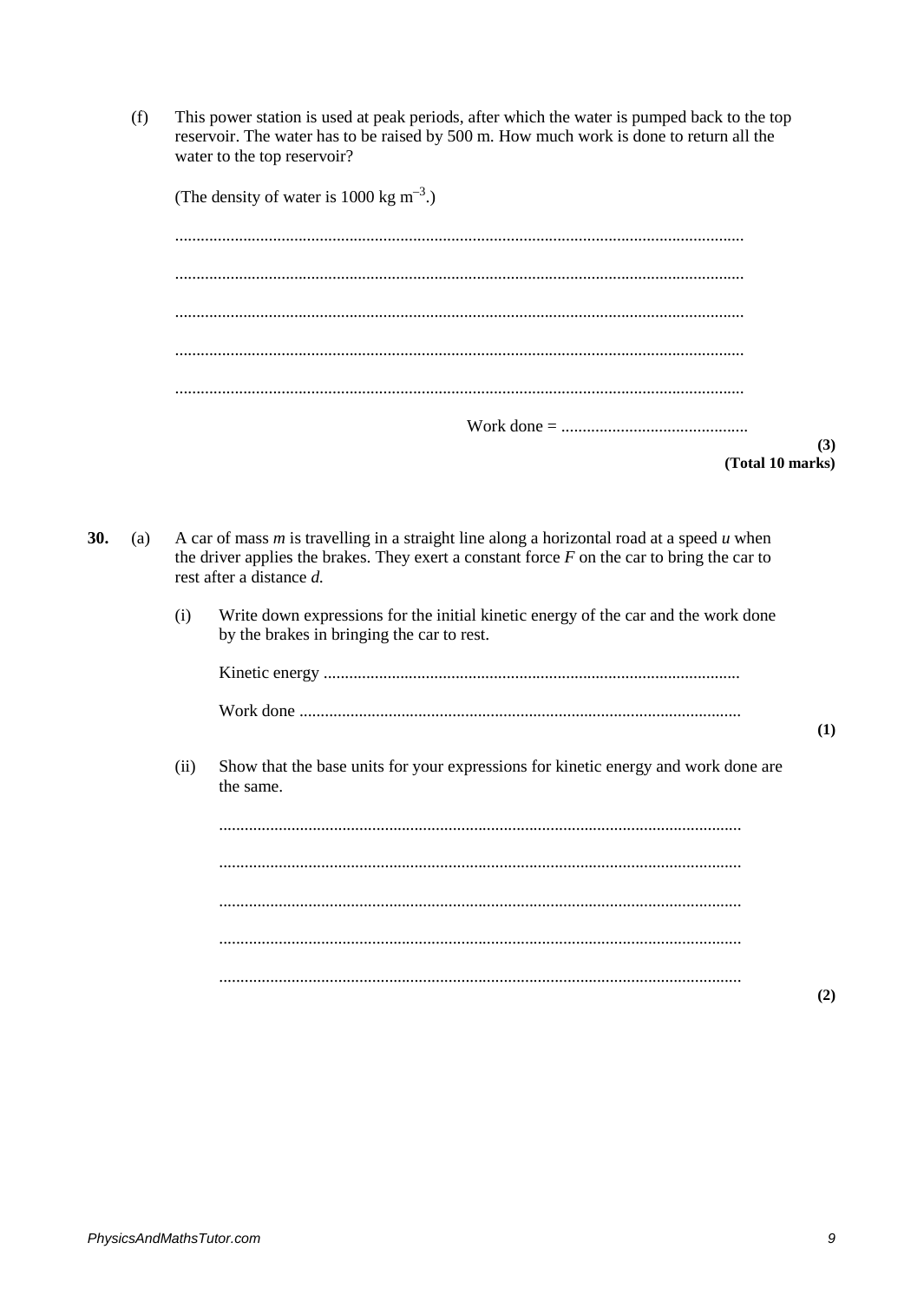- A car is travelling at 13.4 m  $s^{-1}$ . The driver applies the brakes to decelerate the car at  $(b)$ 6.5 m  $s^{-2}$ . Show that the car travels about 14 m before coming to rest.  $(3)$ On another occasion, the same car is travelling at twice the speed. The driver again  $(c)$ applies the brakes and the car decelerates at 6.5 m  $s^{-2}$ . The car travels just over 55 m before coming to rest. Explain why the braking distance has more than doubled. You may be awarded a mark for the clarity of your answer.  $(4)$ (Total 10 marks)
- 31. A weightlifter raised a bar of mass of 110 kg through a height of 2.22 m. The bar was then dropped and fell freely to the floor.
	- Show that the work done in raising the bar was about 2400 J.  $(i)$

 $(2)$